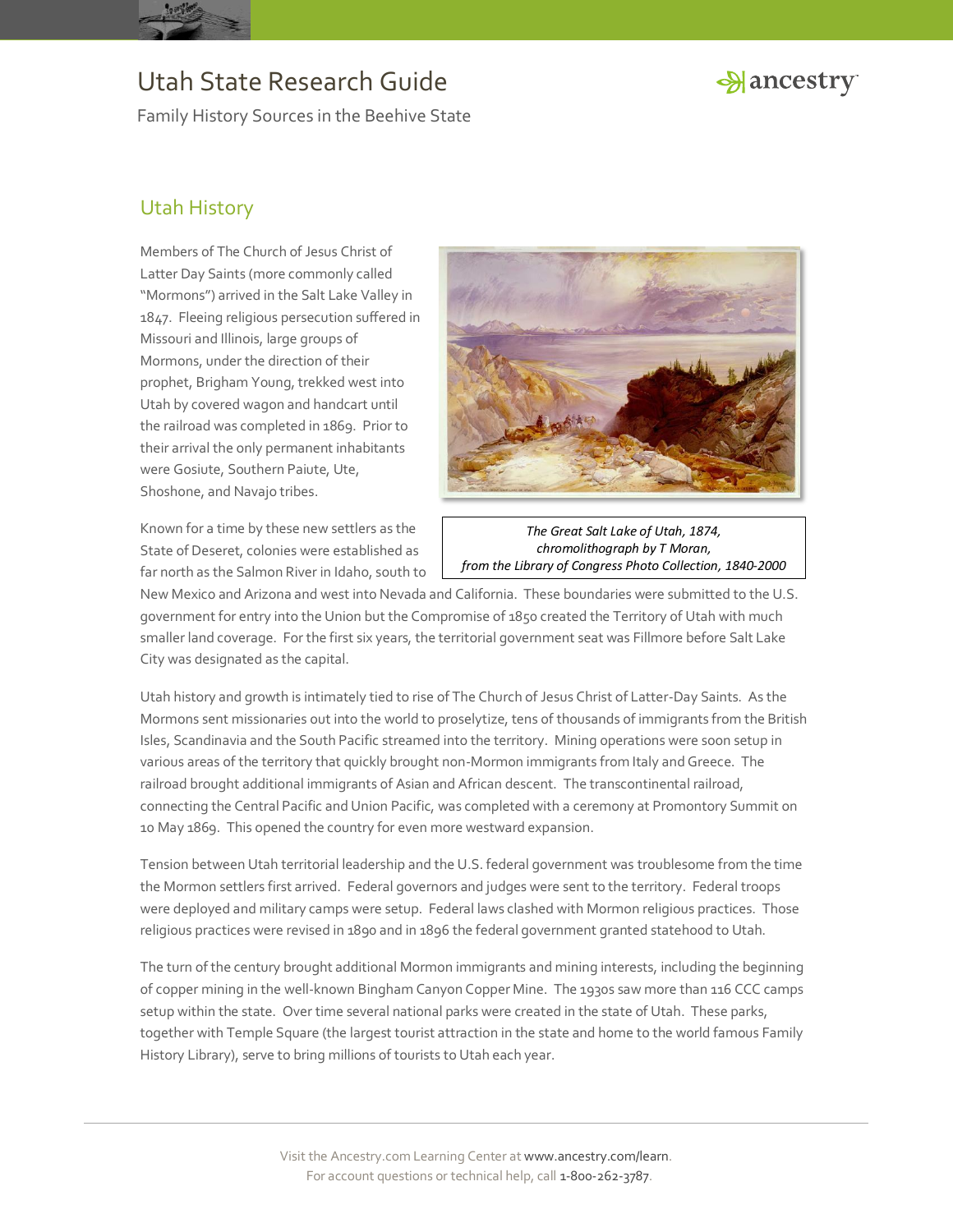

Family History Sources in the Beehive State

## Utah Census Records

Federal censuses for Utah began in 1850. Mortality schedules for Utah exist for 1850-1880. The 1890 Veterans schedule also survives.

The LDS Church conducted a membership census known as a Bishops' Report in 1852. An official state census was taken in 1856. This census, however, has been found to be padded, including some people multiple times and including records for people known to be deceased at the time. An additional census was taken in 1872 but only covered Kane, Rich, Tooele and Utah counties.

An additional six censuses of LDS Church membership were published for the years 1914-1960. These cover worldwide church membership, the largest percentage of which were within the state of Utah.

#### **Related Censuses Available on Ancestry.com:**

- [U.S. Federal Census Mortality Schedules, 1850-1885](http://search.ancestry.com/search/db.aspx?dbid=8756) (includes Utah schedules 1850-1880)
- [1890 Veterans Schedules](http://search.ancestry.com/search/db.aspx?dbid=8667)

### Utah Immigration and Travel Records

- [Utah, Naturalization and Citizenship Records, 1858-1959](http://search.ancestry.com/search/db.aspx?dbid=2235)
- [Utah Pioneers, 1847-1850](http://search.ancestry.com/search/db.aspx?dbid=5477)
- [Pioneer Immigrants to Utah Territory](http://search.ancestry.com/search/db.aspx?dbid=5423)
- [Sons of Utah Pioneers](http://search.ancestry.com/search/db.aspx?dbid=6465)  Card Index, 1847-1850
- [Utah Naturalization and Declarations of Intention, 1878-1895](http://search.ancestry.com/search/db.aspx?dbid=6987)



| <b>Population</b> |           |
|-------------------|-----------|
| 1850              | 11,380    |
| 1860              | 40,272    |
| 1870              | 86,336    |
| 1880              | 143,963   |
| 1890              | 210,779   |
| 1900              | 276,749   |
| 1910              | 373,351   |
| 1920              | 449,396   |
| 1930              | 507,847   |
| 1940              | 550,310   |
| 1950              | 688,862   |
| 1960              | 890,627   |
| 1970              | 1,059,273 |
| 1980              | 1,461,037 |
| 1990              | 1,722,850 |
| 2000              | 2,233,169 |
| 2010              | 2,763,885 |

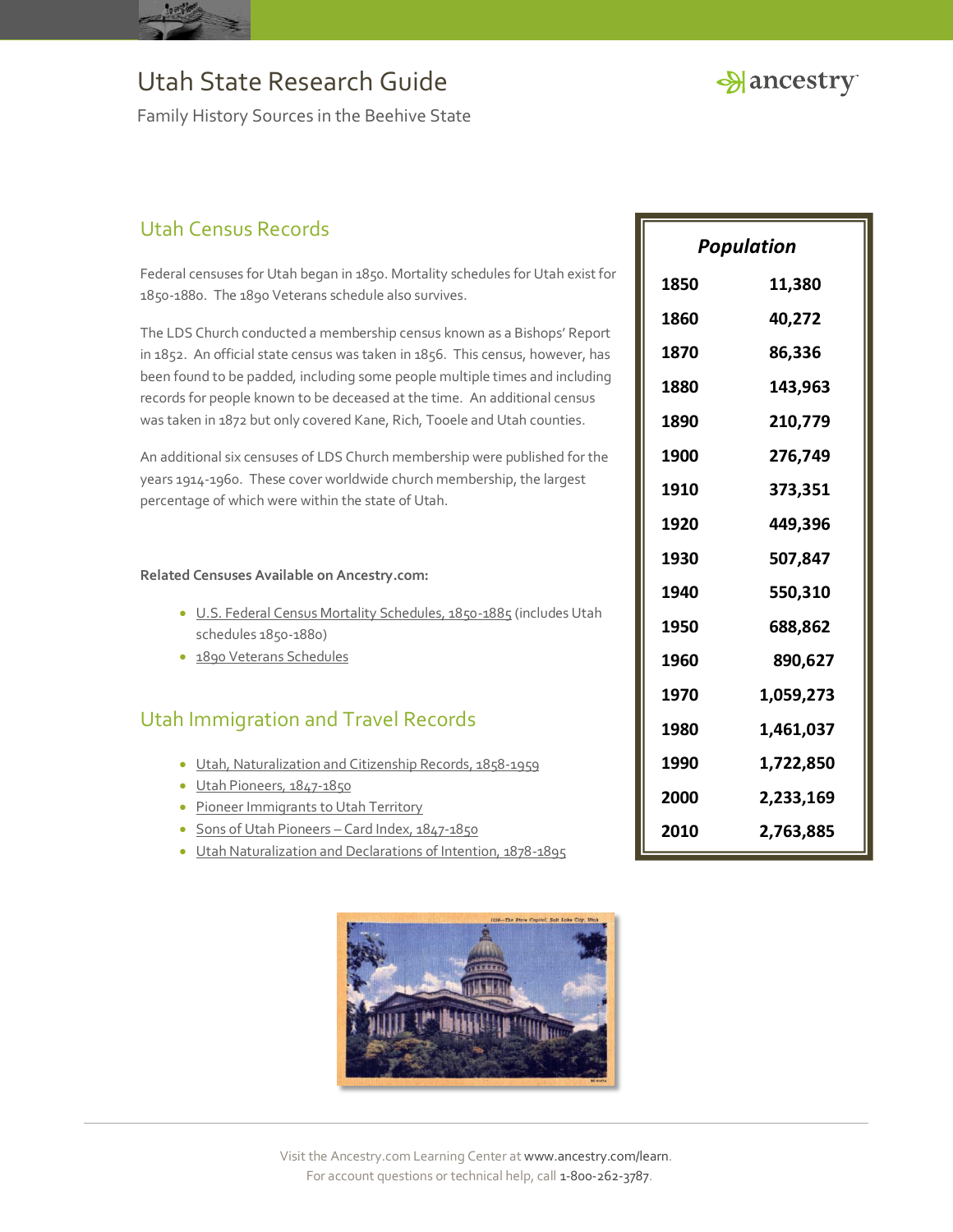



Family History Sources in the Beehive State

### Utah Vital Records

From 1847 until 1898 birth and death records were kept at a city level. In 1898 the state law changed to require counties to keep these records. Statewide registration of births and deaths began in 1905. Utah privacy laws keep birth records private for 100 years. Death records are private for 50 years.

Civil registration of marriages was not required in Utah until 1887, though there are civil records of a few that exist prior to that year. Some marriages from 1850 were published in the statewide newspaper, The Deseret News. Marriage records are private for 75 years.

 [Utah State Archives:](http://www.archives.state.ut.us/) All surviving registers are available on microfilm through the Utah State Archives. Some have been digitized and are searchable on their website.

#### **Utah Vital Records on Ancestry.com**

- [Utah, Select County Marriages, 1887-1937](http://search.ancestry.com/search/db.aspx?dbid=60198)
- [Utah, Select Marriages, 1887-1966](http://search.ancestry.com/search/db.aspx?dbid=60201)
- [Salt Lake County, Utah, Death Records, 1908-1949](http://search.ancestry.com/search/db.aspx?dbid=60203)
- [Utah Cemetery Inventory](http://search.ancestry.com/search/db.aspx?dbid=5232)
- [Utah Death Registers, 1847-1966](http://search.ancestry.com/search/db.aspx?dbid=6967)
- [Utah, Death and Military Death Certificates, 1904-1961](http://search.ancestry.com/search/db.aspx?dbid=9174)
- [Utah, Salt Lake County Birth Records, 1890-1908](http://search.ancestry.com/search/db.aspx?dbid=60202)
- [Utah, Birth Certificates, 1903-1911](http://search.ancestry.com/search/db.aspx?dbid=9172)
- [Utah, Birth Registers, 1892-1944](http://search.ancestry.com/search/db.aspx?dbid=1908)
- [Utah, Marriage Records, 1887-1914](http://search.ancestry.com/search/db.aspx?dbid=1971)

## Military Collections

- [U.S., Union Soldiers Compiled Service Records, 1861-1865](http://search.ancestry.com/search/db.aspx?dbid=2344)
- [Utah, Military Records, 1861-1970](http://search.ancestry.com/search/db.aspx?dbid=2228)
- [Utah, Veterans with Federal Service Buried in Utah, Territorial to 1966](http://search.ancestry.com/search/db.aspx?dbid=60210)
- [Utah Index to Indian War Service Affidavits, 1909-1919](http://search.ancestry.com/search/db.aspx?dbid=6887)
- [The History of the Utah volunteers in the Spanish-](http://search.ancestry.com/search/db.aspx?dbid=26174)American War and in the Philippine Islands...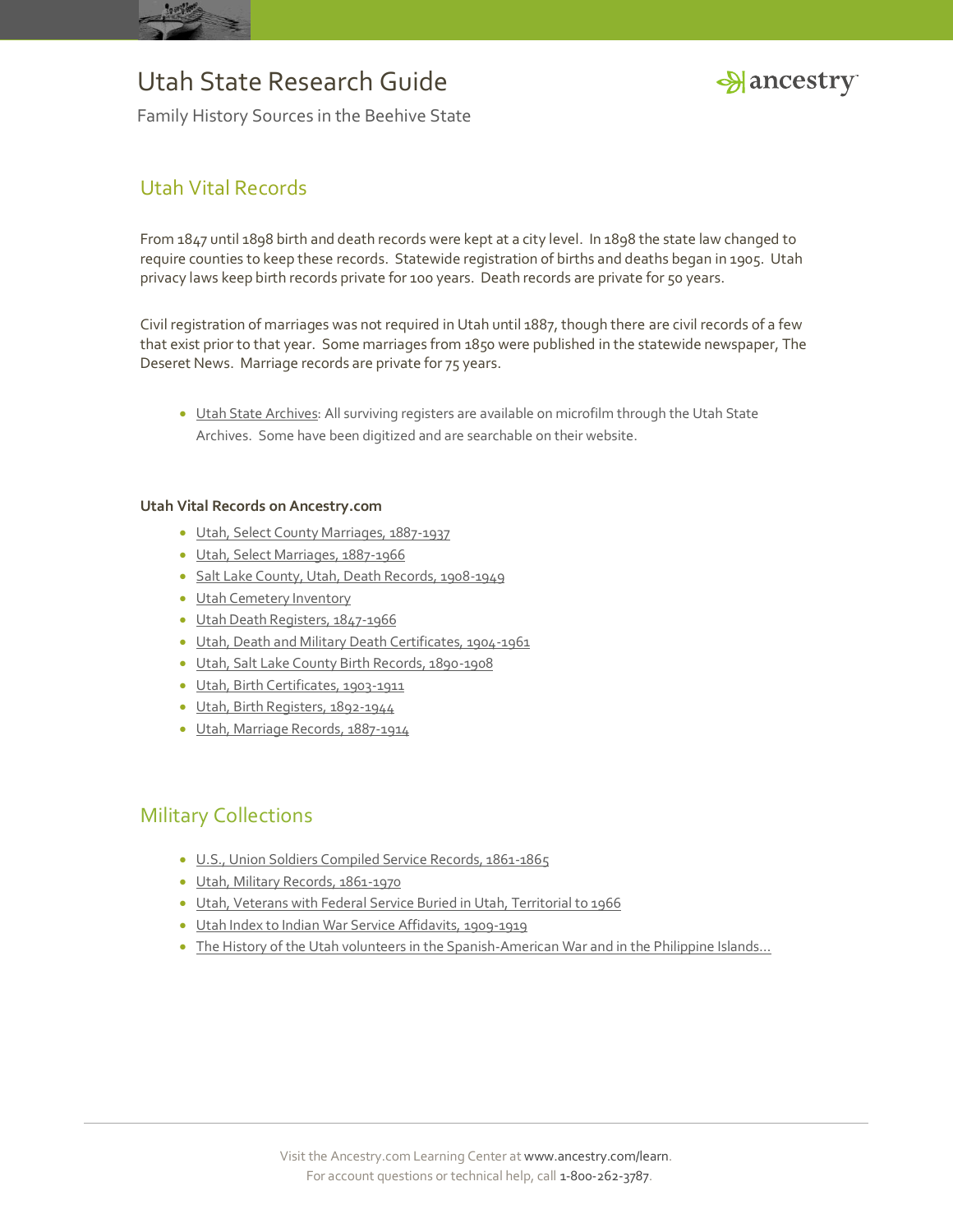



Family History Sources in the Beehive State

## Other Collections

- **[Sons of Utah Pioneers Membership Applications](http://search.ancestry.com/search/db.aspx?dbid=5454)**
- [Utah, Our Pioneer Heritage](http://search.ancestry.com/search/db.aspx?dbid=3239)
- [Utah Pioneers and Prominent Men](http://search.ancestry.com/search/db.aspx?dbid=2031)
- [Utah Since Statehood, Volumes 1-4](http://search.ancestry.com/search/db.aspx?dbid=5138)
- [U.S., Indexed County Land Ownership Maps, 1860-1918](http://search.ancestry.com/search/db.aspx?dbid=1127)
- [U.S. City Directories, 1821-1989](http://search.ancestry.com/search/db.aspx?dbid=2469) (Use the browse box in the upper right corner to determine what directories are available for your ancestor's area. If they lived in a rural area, check to see if that area was included with a larger city in the vicinity.)

[View all Utah collections on Ancestry.com](http://search.ancestry.com/Places/US/Utah/Default.aspx)

### Other State Resources

- [The Church of Jesus Christ of Latter-day Saints \(LDS\)](https://familysearch.org/)  Family History Library
- [Harold B. Lee Library at Brigham Young University](http://www.lib.byu.edu/)
- [Chronicling America:](http://chroniclingamerica.loc.gov/) Online newspapers: Provides searchable online versions of selected Utah newspapers.
- [Utah Digital Newspapers](http://digitalnewspapers.org/)
- [Utah Genealogical Association](http://www.infouga.org/)
- [Utah State Library:](http://library.utah.gov/) Includes a link to Pioneer [Utah's Digital Library](http://pioneer.utah.gov/digital/utah.html), a central source for important collections of digitized historical information from Utah archives.
- [Utah State Archives](http://www.archives.state.ut.us/)
- [Utah State History](http://www.history.utah.gov/)
- [Utah GenWeb](http://www.rootsweb.ancestry.com/~utgenweb/)
- [National Archives at Denver:](http://www.archives.gov/denver/) This facility maintains records from Federal agencies and courts in Utah, including census, military, court, naturalization, and immigration records.
- [Bureau of Land Management \(BLM\) General Land Office Records:](http://www.glorecords.blm.gov/) The BLM administers Federal Land for public land states including Utah, and maintains records of land patents which granted land from the Federal Government to individuals. Use the Land Patent Search to locate land grants by name. Many record images are available on the web site. See the FAQ for more information on how to locate and use land patents.

## Help and Advice

- [Utah Family History Research](http://www.ancestry.com/wiki/index.php?title=Utah_Family_History_Research)
- [Utah Background Sources](http://www.ancestry.com/wiki/index.php?title=Background_Sources_for_Utah)
- [Map of Utah](http://www.ancestry.com/wiki/index.php?title=Map_of_Utah)